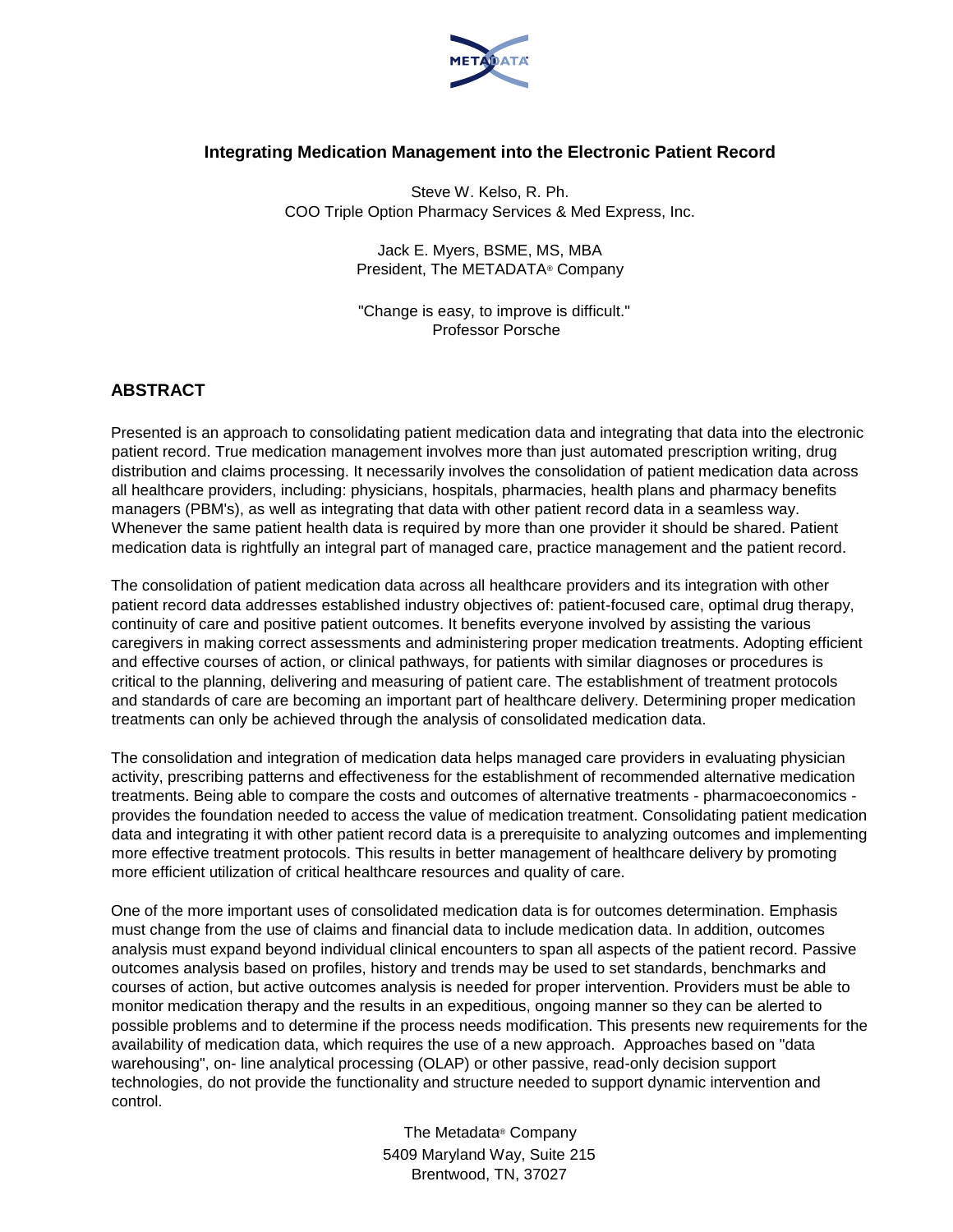

The linking of medication history data with other patient record data, such as disease progress and laboratory results, can provide insight into patient noncompliance. The lack of patient compliance is a major problem in the current use of medications. It often leads to uncontrolled chronic disease, prolonged illness, needless emergency room visits and hospital admissions, all of which contribute to the rising cost of healthcare. Physicians must be kept informed when prescriptions have not been filled and when the actual regimen followed varies from that ordered. As many as 20 percent of all prescriptions written are never filled and of those that are, many are never picked up. Of the prescriptions received, an estimated 50 percent are taken incorrectly. Noncompliance will become even more of an issue with the continued shift to outpatient care where patients are more responsible for their own medication treatment regimens.

## **BACKGROUND**

Modern healthcare relies on decades old technology and forms of communication, which can no longer satisfy the collective needs of care givers. Patient health records largely remain as they were 40 years ago. The vast majority of physicians still utilize handwritten prescriptions and paper charts. Current patient records are subject to many flaws, such as missing and incomplete data entries, unavailability because of use and the general inability to be combined and manipulated. Very few physicians are electronically linked to pharmacies or other providers, even within the same organization or facility. Most medication data is not exchanged among providers, and when it is, it is usually in an electronic "document" format. The result is that no one provider has access to, or sees, the total medication picture and is never completely sure of the patient's medication history.

Because patient medication data is highly fragmented, it presents the potential for undesirable consequences. The reality is that medication data exists in various forms and resides in numerous places, including different physician offices, hospitals, pharmacies and PBM's. Even if obtained, the data is often difficult to use, and in many cases, is still in paper format. Data fragmentation occurs whenever a patient is seen by multiple physicians who independently prescribe. It further occurs when patients take prescriptions to different pharmacies, who keep different records. In addition, medication is often dispensed in the physician's office with little or no data disseminated.

Medication may be over or under-prescribed, not used in proper combination or otherwise cause an adverse drug event (ADE) unless patient medication records are carefully coordinated among all participants at the time of care. Therapeutic results may be inconsistent with expectations and the patient will not receive appropriate care. Without integrated data, it is difficult to know if medications are working. Consolidated medication data can show signs of increasing dosage or combination therapy, possibly indicating the progression of a disease.

#### **NEED**

Employers, consumers and government agencies are demanding lower healthcare costs, while expecting ever-greater quality. It is becoming increasingly important in an era of physician group mergers and managed care, that all patient record data become integrated to ensure the efficacy and quality of healthcare delivery. In fact, managed care depends on the comparison of clinical and financial data between the various providers and provider organizations. Data must be made available at the enterprise level and at the individual care giver level. Integrating patient record data not only promotes better management of healthcare delivery but improves the continuity of care, helps assure the proper course of treatment for diseases and conditions, reduces costs and promotes better management of healthcare delivery.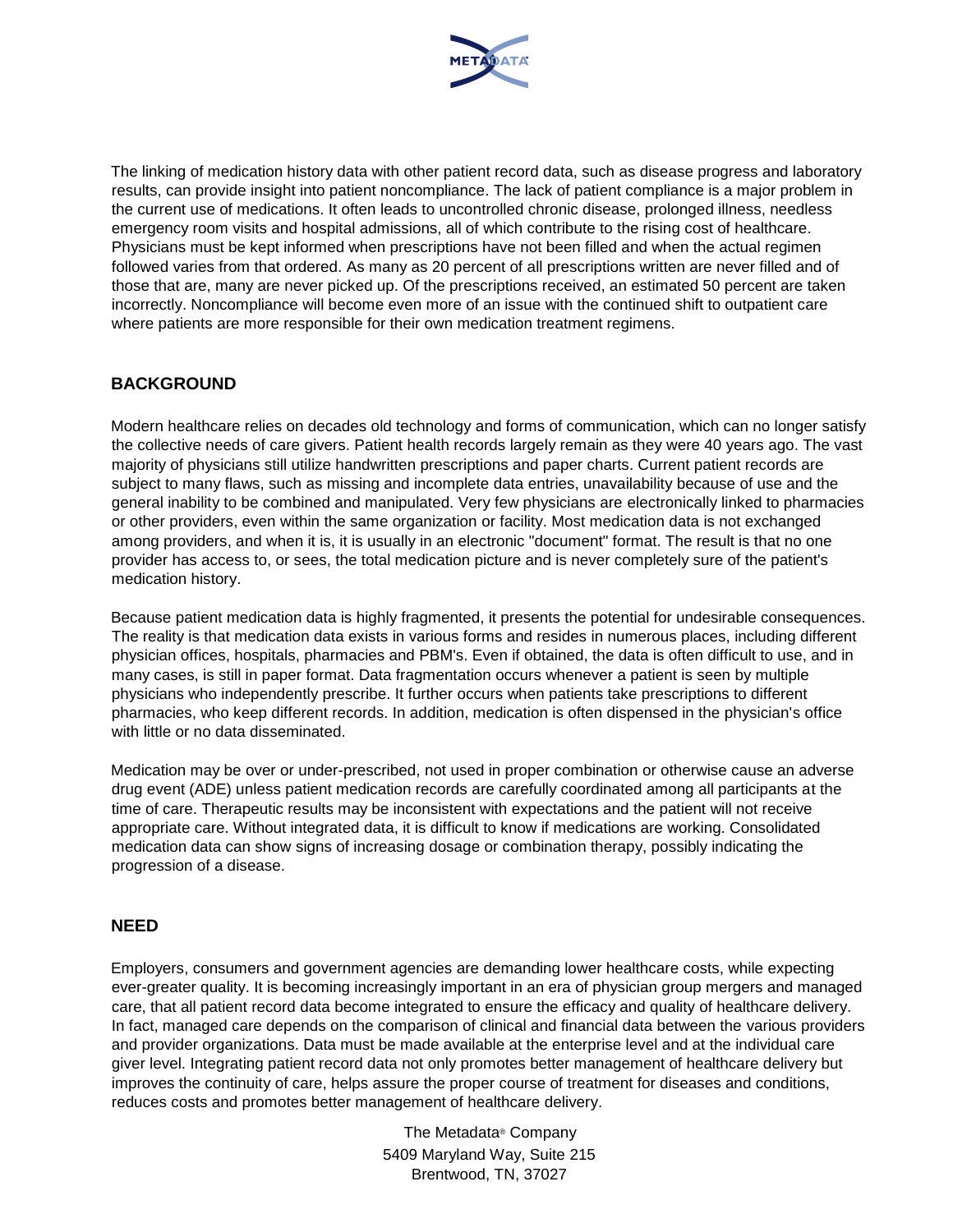

With the growth of managed care has come an increased emphasis on managing patient pharmacy benefits. The inclusion of pharmacy benefits as part of managed care is becoming more widespread and is eroding the previously unchallenged authority of physicians to independently prescribe any medication. Decisions regarding patient medications are more and more being influenced by: pharmacy and therapeutics (P&T) committees, business partners, the government and other payers and overseers. The pharmaceutical companies are embracing this trend and the PBM's are expanding their product focus beyond cost savings toward the management of broader medication issues and high-risk patient groups.

A major concern is that as the population ages the demand placed upon healthcare delivery will increase dramatically as well as the number of concomitant medications. Patients over age 65 are the highest healthcare users and are at the highest risk of suffering serious medication related problems. A study reported in the Journal of the American Medical Association found that inappropriate and potentially hazardous prescribing for patient age 65 and older is prevalent. It identified the top systemic failure that leads to medication errors as the lack of sufficient patient information.

Although patient medication is one of the most automated segments of the healthcare industry, physicians and pharmacies do not routinely exchange patient medication data as part of the continuum of healthcare services. Pharmacists rarely participate in decisions involving the most appropriate medication therapy for the patient's medical condition. To be most effective in the future, disease management must be shared between physicians and pharmacists. The solution largely depends on the establishment of an interactive, electroniclink between the physicians' offices and the pharmacy so that pharmacists can prospectively influence medication treatment.

Traditional medication management systems cannot overcome the major obstacles at hand. Current medication management systems are not flexible enough to allow physicians, specialists and pharmacists to maintain and simultaneously use common patient medication data. To consolidate medication data and integrate it with other patient record data requires a medication management system capable of combining and using data in new and different ways. It requires a new type of system that can provide immediate direct access to consolidated patient medication data as part of the electronic patient record.

The longitudinal linking of all episodes of patient care in a meaningful way requires something other than the usual approach to systems development. Modern healthcare delivery utilizes networks of inpatient and outpatient facilities, including clinics, physician offices and even home-healthcare settings, which are usually spread throughout a large geographical area. Unless the various source data can be mapped to some universal scheme - medication data model - it cannot be used across the individual providers and physicians' offices. The creation and use of a medication data model as part of an all encompassing healthcare data model is destined to become the hallmark of future medication management systems.

Integrating medication data with patient record data is a very difficult endeavor. Much of the data and data coding schemes found in automated medication management systems and electronic patient record systems are organization or vendor specific. This situation is further complicated by extensive variations in the processing rules, such as those used for utilization review, formulary determination, medication selection and substitution, etc. The existing industry standards used for the electronic exchange of medication data, such as HL7 and NCPDP, still do not address true data integration. These are but a few of the difficult issues that currently stand in the way of comprehensive integrated use of medication data.

Central to medication management and the electronic patient record is an integrated patient-centric database -- one that is capable of supporting all medication and related patient record data in a common way. The database must be based on a comprehensive data model of industry medication data and other related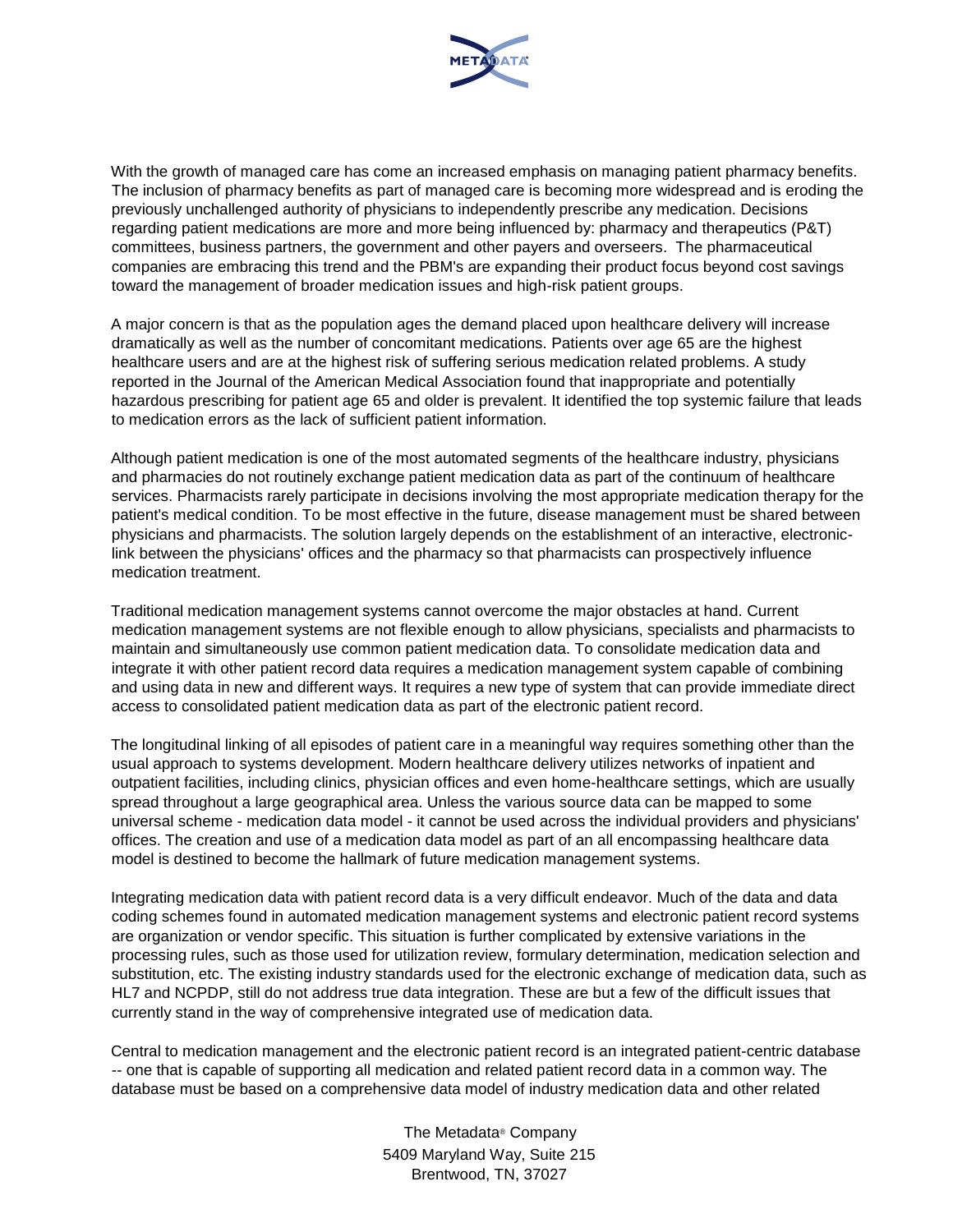

patient record data for use as a blueprint. It requires a medication management system capable of capturing and storing medication data across all healthcare delivery systems in an integrated way. The system also must support instant, around-the-clock access to the patient record data regardless of location, so that physicians and pharmacists do not have to search through paper records or make difficult, and often embarrassing, telephone calls to obtain medication information.

## **APPROACH**

The approach presented involves the use of the Meta-Script System, which is based on The Metadata® Company's technology. This includes a high-level data model - Metamodel - that can be used to commonly define and structure data across multiple diverse sources and systems; a universal database management system (UDBMS) based on the Metamodel that can accommodate all types and forms of data using a common database design; an integrated repository that can maintain any system documentation and metadata in a structured uniform way; and a utility that can interface with existing systems and migrate databases without programming. The Metadata® Company technology has a significant impact on the way the healthcare data is viewed, stored and processed. It is designed to support the anticipated medication management and electronic patient record needs into the next century.

Important to the approach is the way in which the various providers interact with each other. All providers are connected to pharmacies and each other via the Meta-Script System and its supporting patient-centric database. Leased and dial-up telephone lines and existing networks may be used and all system communication takes place in real-time. Links to other external healthcare systems such as health insurance plans, PBM's and hospitals are possible using standard industry protocols or specially created interfaces in both real-time or batch mode.

The key prerequisite to the consolidation of healthcare data and its integration with other patient record data is the development of a comprehensive medication data model. Unfortunately, there is no current industry standard data model of medication data or of other patient record data. The Meta-Script System is based on a medication data model developed using the Metamodel. An industry survey of medication data was conducted resulting in a data model of more than 500 different data elements. The data model covers data in such areas of activity as eligibility, referrals, claims and laboratory results. It also includes the data needed to identify, describe and interrelate patients and healthcare providers in such a way as to enable future system expansion and interoperability. Besides directly supporting the Meta-Script System, the medication data model contains the necessary linkages for inclusion of the electronic patient record.

Several commercial sources of "standard" medication data exist. In addition, a number of medication management system developers have even created their own medication data. Unfortunately there are significant differences in the scope, coded forms and logical structures of the different source data. Different procedures are required for the identification and structuring of: therapeutic and generic classes, diseases, products, dosages, drug interaction checking, etc. The use of different medication data has resulted in different patient medication records that are very difficult to integrate. To "normalize" and consolidate patient medication data from disparate sources requires the use of a common medication data model and a database structure that reflects that model. Because the Meta-Script System database is structured using the Metamodel, it can automatically accommodate medication data from any source.

Standard medication data as well as specialized application data was loaded into the Meta- Script System. This included: prescription history data, patient eligibility data, formulary data, medical claims history data, provider data, drug-of-choice data and therapeutic treatment data. The resulting database supports patient physician assignment; benefits eligibility; drug utilization review; patient medication, disease and allergy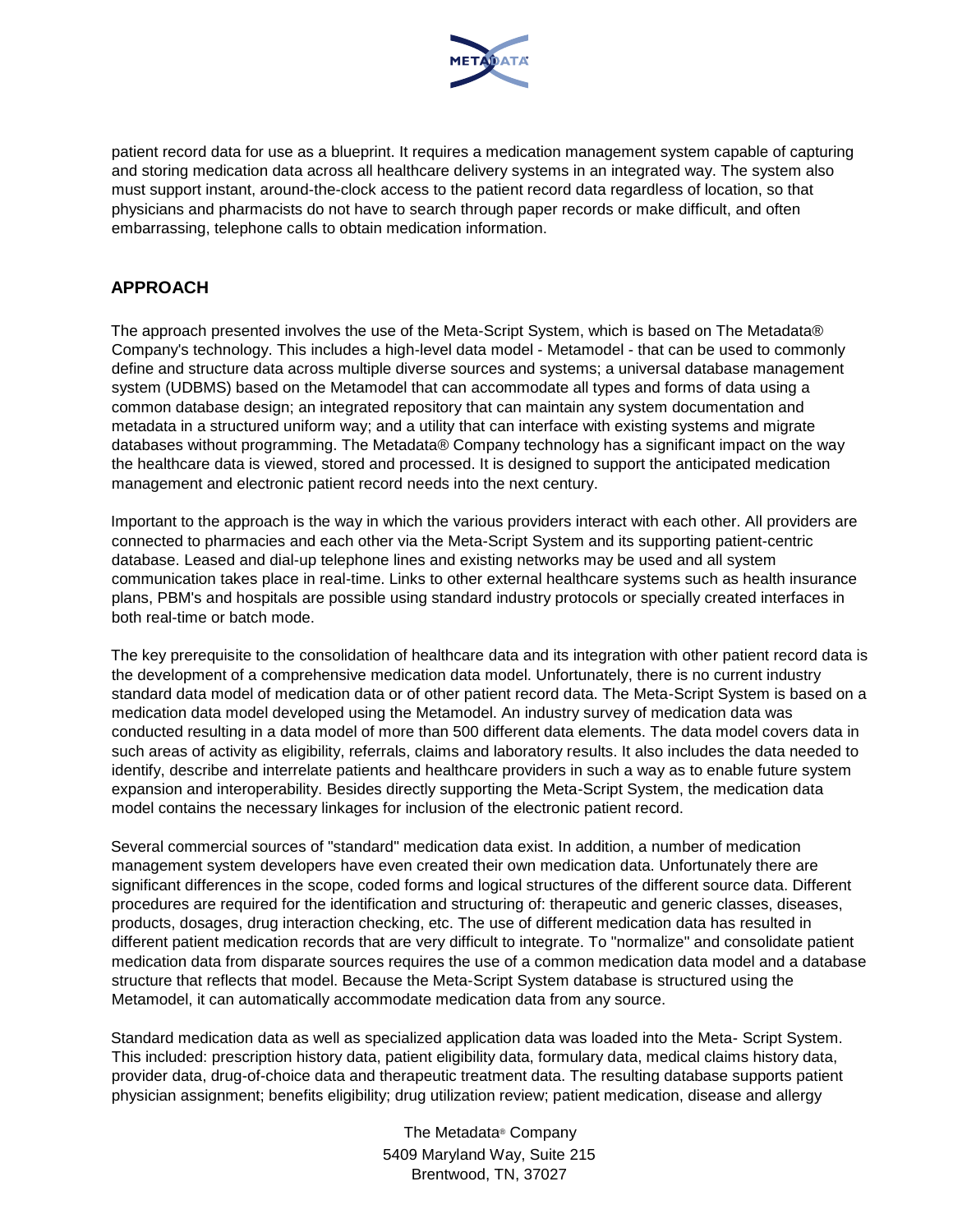

profiles; medical claims history; claims processing; medication substitution; prescription writing; as well as other medication management activities.

The consolidation of patient medication data across pharmacies, physicians, health plans, PBM's, etc., is necessary to its meaningful integration into the electronic patient record. Consolidating medication data helps reduce errors by providing information from a central source about medications that have or have not been effective for a particular patient. It also allows different treatment outcomes to be analyzed to determine which are the most efficacious and cost-effective. Large quantities of medication data can be assessed as a unit to determine the most effective treatments for various illnesses or conditions and adopt them as standards. It also can be used to show the least effective medications so they can be eliminated from the formulary. Medication treatment plans can be developed for common disorders and unhealthy conditions can be identified early to prevent disease.

To integrate medication data with other healthcare data requires the establishment of common patientcentric database that can be shared by all healthcare providers. Medication data must be identified and structured using standard healthcare identifiers such as for providers, patients and diseases so that it can be linked to other patient record data. The Meta-Script System database is capable of accommodating all healthcare data in such a way. All medication data is stored such that is it is extendable and available for further use.

## **META-SCRIPT SYSTEM**

The Meta-Script System is a comprehensive medication management system designed to satisfy the current and expected needs of: physicians, pharmacies, benefits managers, health insurance plans and other providers. It has specific application to any individual, healthcare provider or organization involved with the use of medication. The system is designed to accommodate any: physician, patient, medication, pharmacy, location, healthcare delivery method or related area of medication activity. In addition, the Meta- Script System directly addresses important healthcare concerns, including: quality of care, patient satisfaction, cost, system integration, continuity of care, provider communication and outcomes. The Meta-Script System is the result of a cooperative effort between physicians, pharmacists and computer specialists. It is the first of a planned set of integrated healthcare systems and is packaged in such a way as to integrate with other patient record systems.

The Meta-Script System database has interactive and passive components. Medication data from physicians and pharmacists is interactively maintained, while other related patient record data is loaded from history files. Patient profiles are created both concurrently and retrospectively as new medications are prescribed and prescription and medical claims history data is loaded. Patient medication, disease and allergy profiles are provided that cut across: physicians, pharmacies, claims processors, benefit plans, managed care contracts, etc. The patient profiles include both active and resolved problems, together with: related event dates obtained from prescriptions, claim/encounters, laboratory tests and other medication management systems. This includes a summary-level list of all drugs taken and supporting detail prescription data.

The Meta-Script System provides the crucial physician-pharmacy linkage. It can be used to link all healthcare providers via a common database, which serves as the universal patient index and data repository for all patient records data. All parties interact directly with the database in a "neutral" environment. The flow of data is always to and from the Meta-Script System database, not between individual scattered electronic mailboxes. The ability to interact directly with a common medication database in an "open" environment greatly facilitates the integration and exchange of patient data. The Meta-Script System permits: physicians, pharmacists, PBM's, health insurance plans, hospitals, etc., to share patient medication data interactively,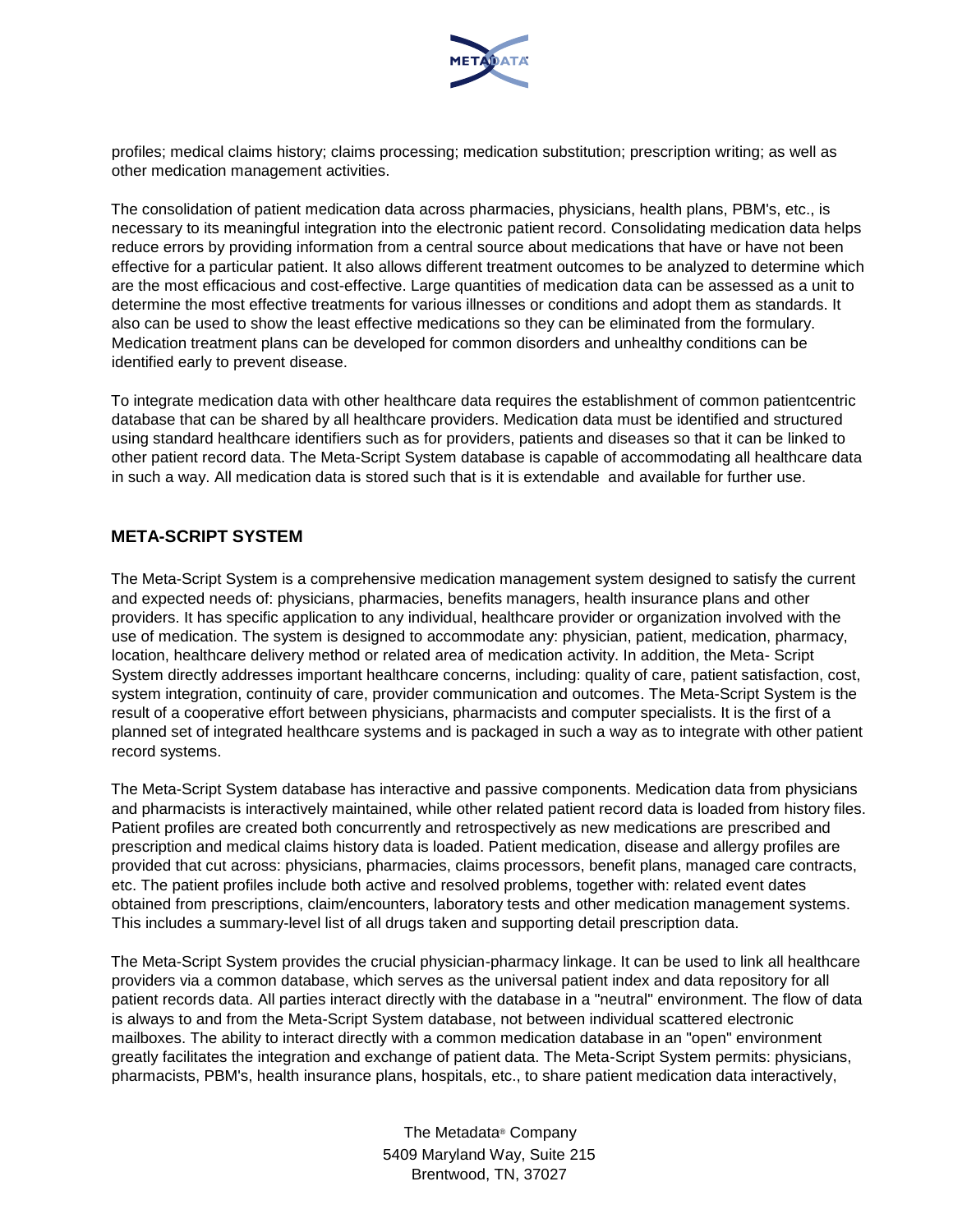

thus eliminating the flow-of-information problem caused by the "systems interface" approach. Medication review, authorization and precertification can be performed on-line at the time of prescribing.

The technical approach used in developing the Meta-Script System is considerably different from those used in other systems. The Meta-Script System is not a typical database or data warehouse. All data is intermixed including historical patient records as well as active data. This means that all data contained within the Meta-Script System database is capable of real-time access and update. In addition, the MetaScript System database is capable of expansion to support other healthcare applications without redesign.

#### **The Meta-Script System provides the following functionality**

#### **Security/Sign-On**

Security provisions are provided to prevent improper system use and to insure the confidentiality of patient data. Each user is assigned a unique ID and personal password for system sign-on and use. The passwords are tied to all medication activities for authorization and traceability and can be delegated using aliases.

### **Provider Selection**

Any healthcare provider entered into the database can be selected either by name, license or DEA number, or by any other known identification. The system does not require that any one provider ID be used. The provider who signed on is initially displayed. If an existing prescription is selected, the prescribing physician is shown.

### **Patient Selection**

Patient profiles of known diseases, allergies and medications are displayed. These profiles are created as a routine part of system use, but may be augmented using external data. If a drug or disease is selected from the profile, only related drugs are shown on the patient's history.

#### **Medication Selection**

Any medication may be selected from a complete medication database, using either drug name, NDC, mnemonic code, generic class or therapeutic class. Generic substitution is automatically performed at the time of medication selection unless overridden.

## **Dosage Checking**

Dosage checking is automatically performed at the time of medication selection. Both individual and daily doses are checked for out-of-range conditions by age group and disease. Body surface area may also be calculated.

## **Drug-Of-Choice**

A ranked list of medication alternatives (drug-of-choice) is automatically displayed for desired therapeutic classes or diseases at the time of drug selection. There can be different lists displayed for different health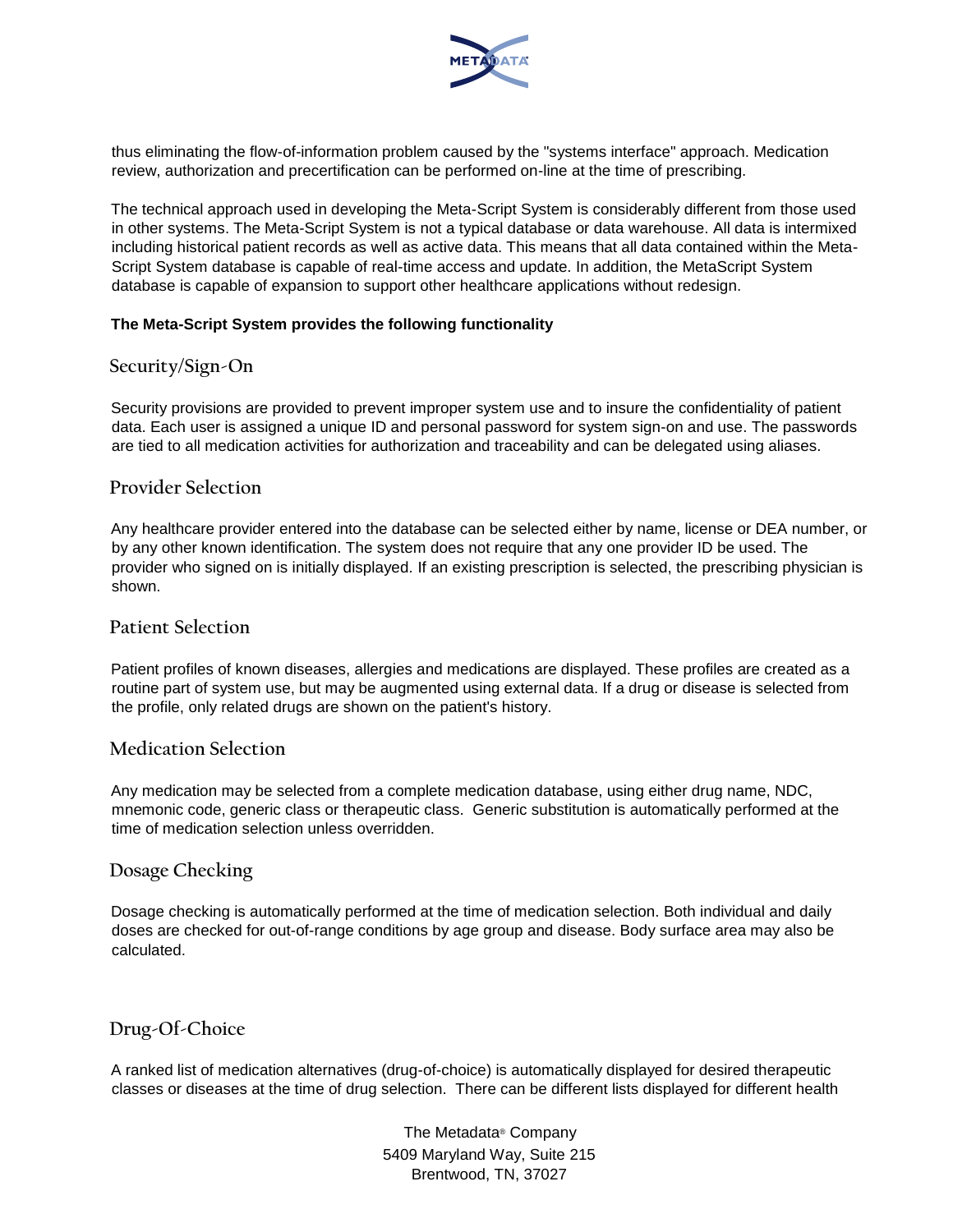

plans, IPA's, etc. The medication lists are disease step/phase sensitive and can be used in conjunction with established treatment protocols.

## **Patient Disease/Problem Identification**

A list of all diseases commonly treated with a given medication is displayed for selection. Diseases may be selected by name or any level of ICD-9-CM code. Selected diseases automatically show on the patient's disease profile. Known patient diseases obtained from medical claims history are also included.

## **Drug Utilization Review (DUR)**

A complete DUR may be performed to guide the prescriber in making the most appropriate medication decision, and prior to the patient's arrival in the pharmacy. It is designed to show potentially hazardous prescribing practices and includes checks for duplicate therapy, drug-drug and drug-food interaction, disease contraindication, allergy and drug sensitivity, age and pregnancy.

### **Formulary/Health Plan Restrictions**

Drug formulary and precertification restrictions may be checked at the time of medication selection, eliminating dispensing problems in the pharmacy which include provider- pharmacy communications and patient dissatisfaction from drug substitution. Any number of different formularies may be used.

## **Eligibility Checking**

Patient eligibility, which includes patient-provider assignment, is shown for any number of coverages and health plans. Eligibility information is used for determining formulary restrictions, pricing prescriptions and reporting claims. Patients without coverage can be treated accordingly, including determining the lowest cost medication source.

## **Automated Prescription Writing**

Prescriptions are created by entering a bare minimum of data. A standard prescription, which can be altered, is automatically displayed for the medication selected based on patient age and disease. The prescription may be printed in the physician's office or sent to a pharmacy (on-line or FAX) or held in the database for later selection by a pharmacy.

## **Refill Processing**

Existing prescriptions can be accessed by prescription number or from the patient medication profile for refill processing. All related provider, patient and medication data are displayed. Inter-pharmacy prescription refill requests can be handled/transferred on- line without requiring telephone contact.

## **Medication Authorization**

Requests for prescription authorization (new or refill) are automatically displayed on the physician's authorization log for disposition. Whenever a request is approved or denied, the results are automatically displayed on the drug order log in the pharmacy. Authorization requests may originate at the pharmacy or in the physician's office.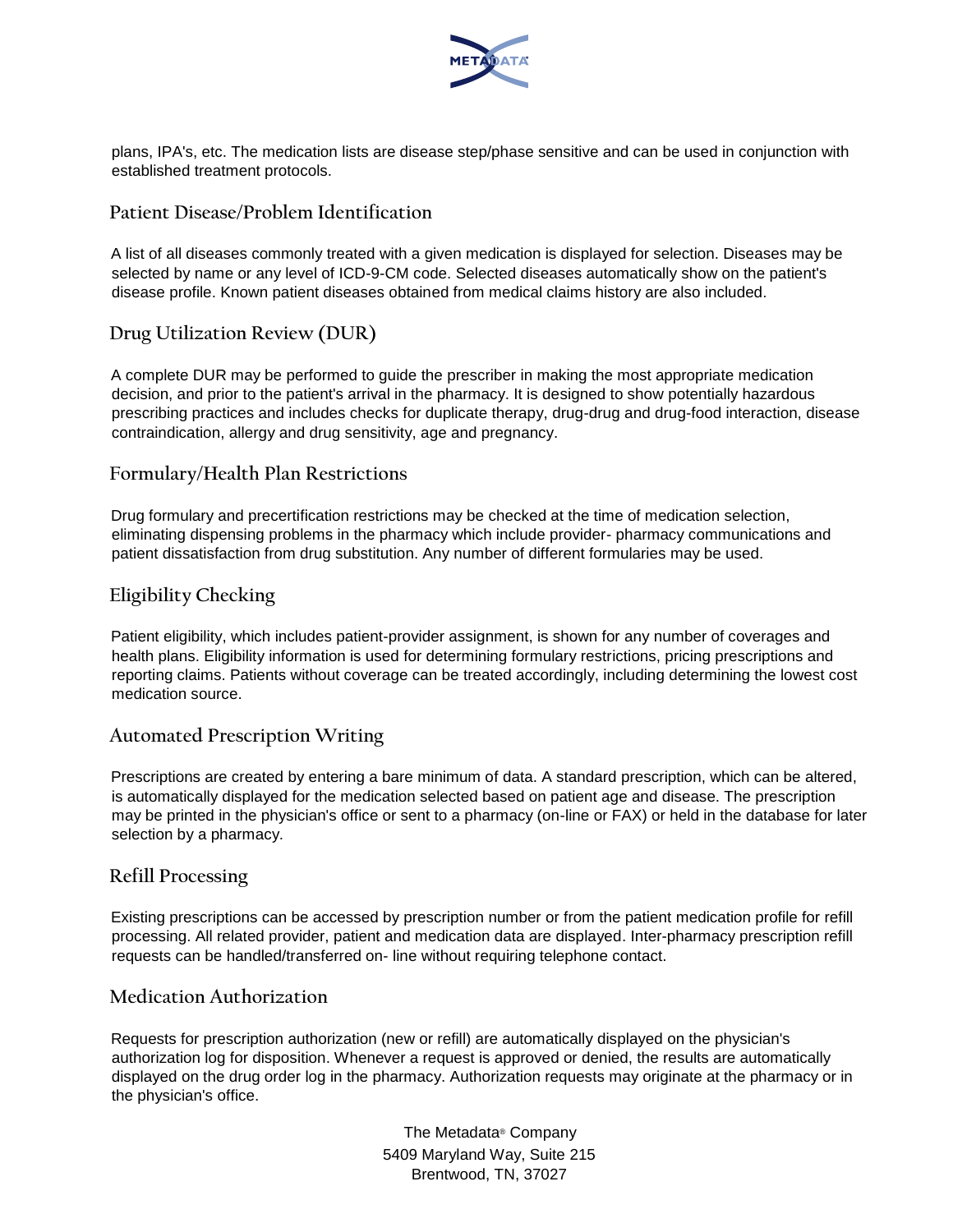

# **Office Dispensing**

Medications can be dispensed within the physician's office by identifying the medication sample. In addition, a prescription can be written that is filled (partially or full) in the office. Office dispensed medications are recorded as any other prescription and show up on the patient's medication profile. Addition medication dispensing by the pharmacy may be ordered.

### **Medication Order Status**

A log is maintained of all prescriptions for pharmacy and physician use. It shows the date/time, priority, status and delivery instructions for each item, along with the medication data. The log can be filtered for provider, patient, date and status, providing complete visibility of the medication order process.

### **Standard Reports**

Reports are provided that compare prescribing behavior across specialties for select, high- volume and highcost therapeutic classes. In addition, reports are provided that show system activity so that all steps of the medication process can be monitored as they occur. Physicians receive daily activity reports showing all patient medication ordered, authorized and received, as well as printed labels for the patient's chart. All reports are available on- line and printed.

### **SUMMARY**

It is time to move beyond the approach of trying to interface disparate healthcare systems to one of creating integrated patient records. Prescriptions and other patient records can no longer be considered just clinical tools and historical documents for independent use by pharmacies and physicians. Patient record data, including medication data, must be managed as a whole and made uniformly available to a wide range of users. This requires setting up relationships and trust between individuals and organizations that may have conflicting business objectives and reimbursement schemes. The incentives to tie medication data together with other patient record data in a coherent, uniform and centrally accessible way, must come from outside physicians, pharmacies and the patients receiving treatment.

The complexity of the healthcare environment can only increase in the future and systems must be built in such as way that vertical and horizontal expansion can be accomplished without disruption, and in an nonintrusive way. The technical feasibility of creating a commonly-held, patient-centric database capable of supporting present and future requirements for the electronic patient record has been demonstrated using the Meta-Script System. The goal is to expand the current application area and obtain greater collaboration and data-sharing with the various healthcare providers.

Integrated healthcare data has long been a goal, but the electronic patient record as currently envisioned is a long way off. There are important steps however, that can be taken now. The most important step being the establishment of the healthcare data model and communication links between physicians, pharmacies and other healthcare providers. This will allow pharmaceutical services and medication management to be reoriented from that of distribution to managed care, which assumes vastly greater importance than just the dispensing of medications. There currently exists a tremendous opportunity for pharmacists to help redefine pharmaceutical care as an integral part of the electronic patient record. Outcome studies have shown the